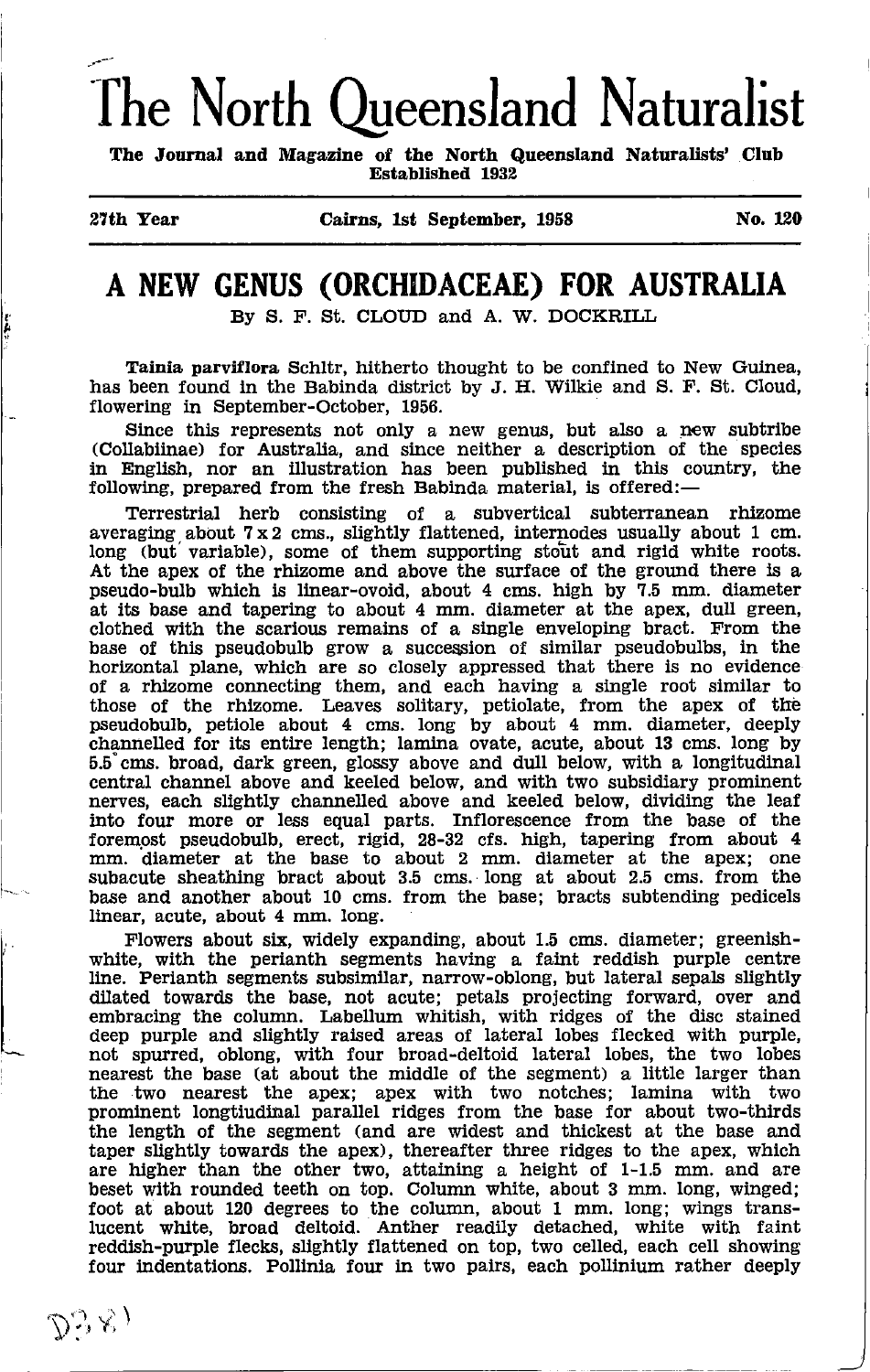cleft, light golden, mealy, sticky; caudicle very short and stout. Stigma prominent, scutiform, the lower margin slightly raised. Rostellum on top of the stigma and consisting of a projecting platform which is sharply rounded at its apex.

The plants were found growing in almost total shade amongst leafy undergrowth on well drained but moist bank of Babinda Creek.



Key to plate:-

A. plant; B. flower front; C. column; D., E. pollinia<br>F. labellum from above; G. labellum section at X; H. seed capsule.

Plant natural size to cm. scale; all other figures varlously enlarged.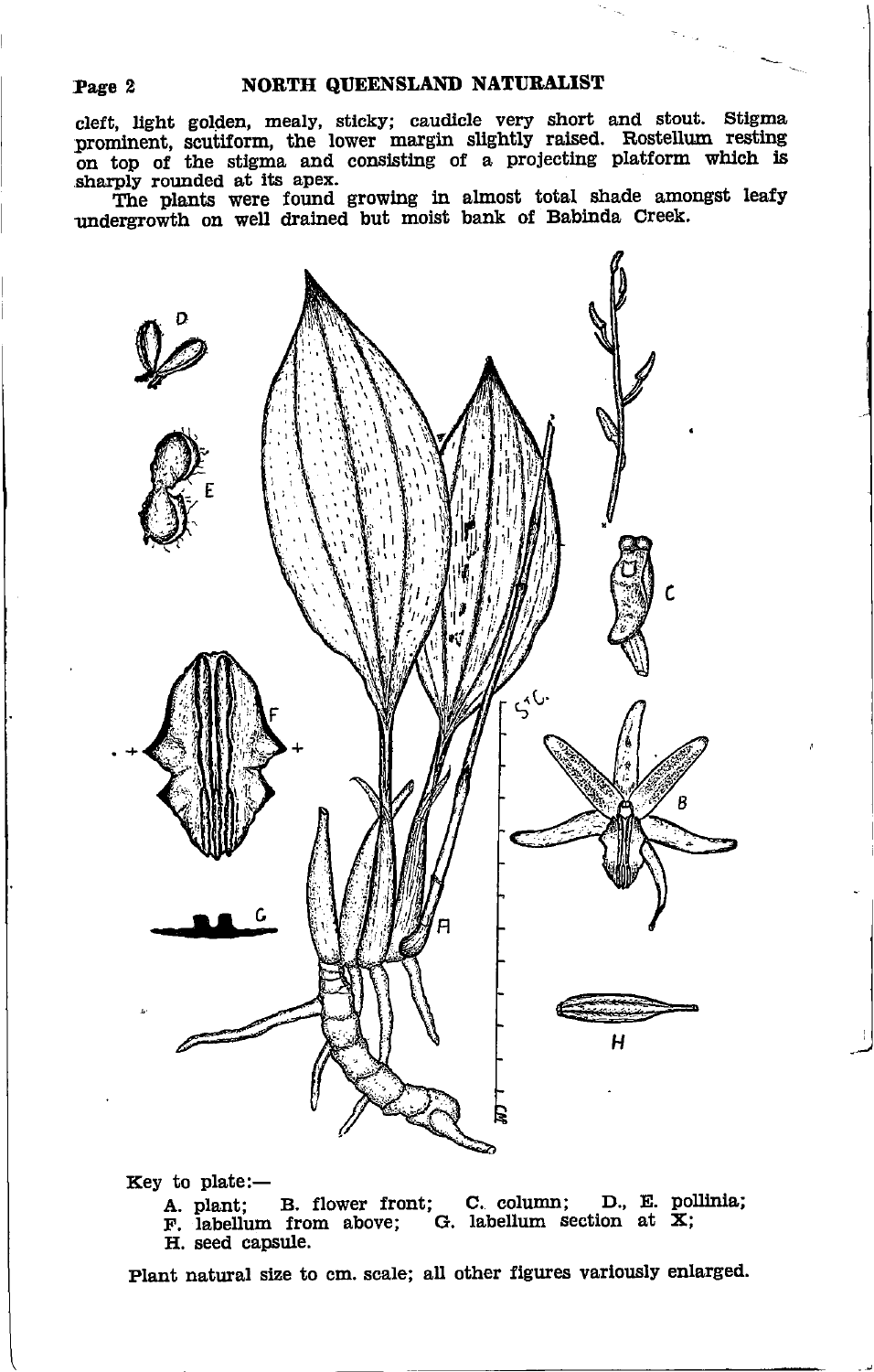NORTH QUEENSLAND NATURALIST

### NOTES ON THE GENUS VARANUS

(Continued)

BY WILLIAM IRVINE

#### NO. 2 VARANUS GOULDII (Continued)

On Saturday, 15th February, this monitor was not seen so a search was made by Mr. Frank Bower and myself. It was thought it was in a hole and that the hole had caved in, so every likely area was carefully dug up, without success.

The next day, Sunday, it was observed in the pit and ate some meat which was placed alongside it.

On Sunday morning, 2nd March, this monitor had been in the water dish, as ill was wet when I inspected the monitors at 11.15 a.m. I think that this specimen spends quite a lot of time in the water, and I have seen it in the water more times than the entire collection of varius.

#### NO. 3 VARANUS VARIUS (Continued)

On Saturday, 15th February, this monitor was found dead, and as it appeared to have died a few days previously, it was buried.

#### NO. 4 VARANUS VARIUS (Continued)

Saturday, 15th February, whilst digging up the burrow to remove a dead specimen, the monitor charged at me, missed, and went for Mr. Frank Bower, who was with me. Mr, Bower sidestepped the rush and forced the monitor to the other end of the pit, where it paced up and down in a very aggressive mood.

This monitor was observed on Sunday, 2nd March. On seeing me he hlssed violently and adopted a very aggresslve attitude, took a few steps forward then *stopped*.

#### NO. 5 VARANUS VARIUS (Continued)

"Saturday, 15th February, the speclmen was removed from a shelter hole and immediately attacked Mr. Bower and myself. It did this repeatedly until we could drive it to the other end of the pit, where the other aggresslve monitor was situated.

#### No. 6

t-

| <b>SPECIES</b><br>Varanus varius | Date of<br>Capture<br>26/1/58 | Length<br>ft. ins. mm.<br>$4 \t35$<br>1308 | <b>LOCALITY</b><br>Moree | <b>SITUATION</b><br>In a Tree |
|----------------------------------|-------------------------------|--------------------------------------------|--------------------------|-------------------------------|
|                                  |                               |                                            |                          |                               |

This brightly colored monitor was presented to me by Mr. Wal Lorking. I received it on Tuesday night, 4th February, 1958.

Due to tbe specimen rubbing its nose on the bag in whlch it was contained tt had a mild dose of canker, which was treated with sulphamezathine in 33 per cent suspension.

On Saturday, 15th February, the speclmen was cuted, and placed in the monitor pit.

The specimen is extremely quiet and when I go into the pit it stays still and lets me stroke lt and plck it up. This has helped considerably ln settling the other monitors, as I can now go into the pit without the others running for their burrows. They still run a little, but instead of going down the holes, they stop and look around.

Sunday, 20th April. I observed the monitor lying with tts head and forelegs restlng on the slde of the plt, wlth the hind legs and tail on the ground. I handled the speclmen for a few mlnutes, then lt weut slowly up to the shelter hole and went in. The time was about 9.15 a.m. and it was raining very lightly. The specimen is just beginning to slough around the sides of tbe neck,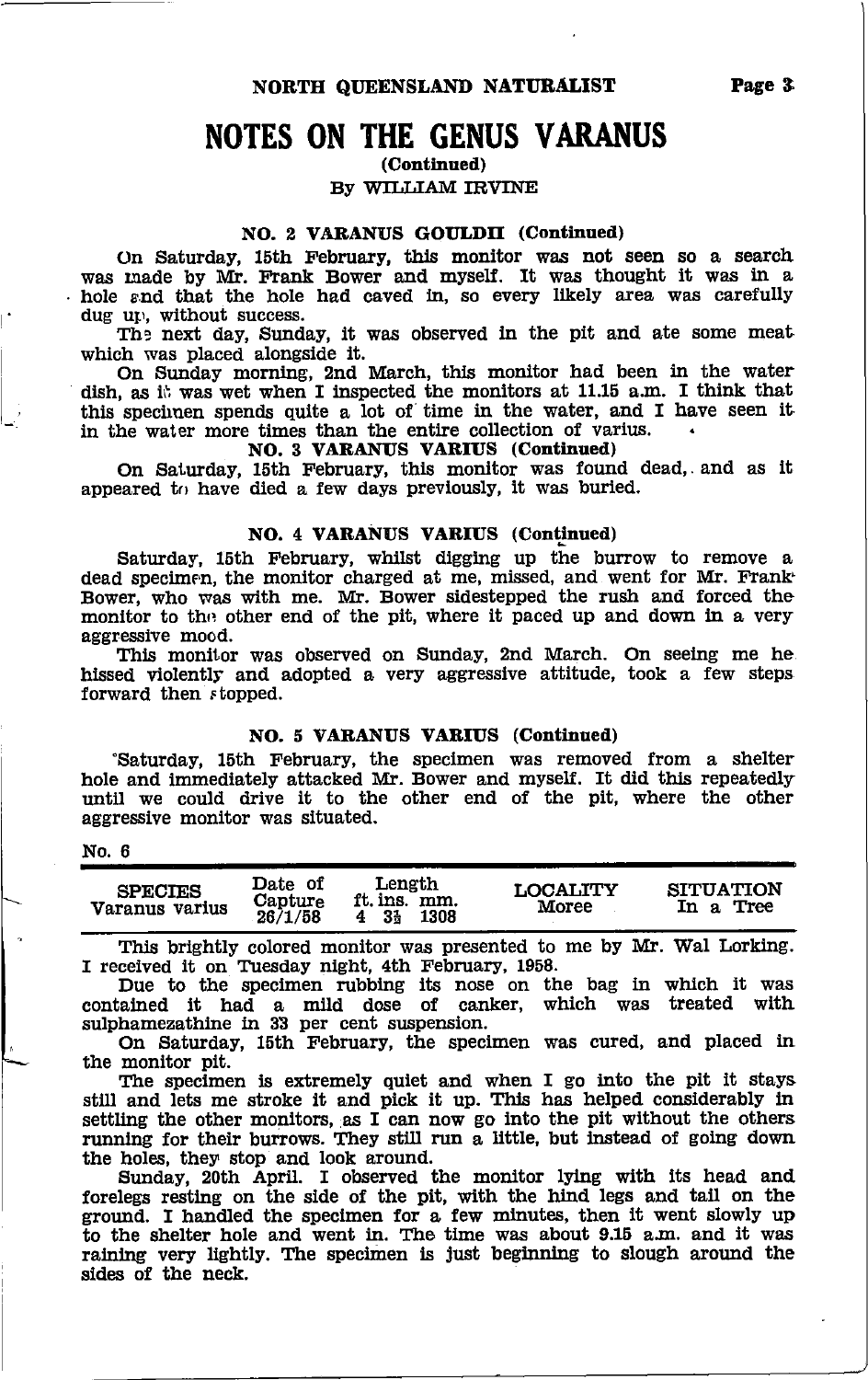### CHECK.UST OF BIRDS OF THE ATHERTON TABLELAND

Personal Observation over twenty years by James Bravery, R.A.O.U<br>Classification and annotation by John Orrell, F.R.G.S.A., R.A.O.U

NOTE.-This Check-list is in approximate alphabetical order, and is tabulated as follows:-

Column One: The LOCAL name of the bird-that is, the name by whlch it is known on the Atherton Tableland.

Column Two: First Line-Scientific name of the bird. Following Lines-Names by which the bird is known in other parts of Australia.

Column Three: Numbers in this column indicate the page on which reference may be made ln Cayley's "What Blrd is That?"

**Andrew Manufacture** 

ģ.

| 1. BUTCHER-BIRD,     | Cracticus Nigrogularis.                 |       |
|----------------------|-----------------------------------------|-------|
| Pied                 | Black-<br>Black-Throated Crow-Shrike,   |       |
|                      | Throated Butcher Bird, Organ Bird,      |       |
|                      | Piping Crow-Shrike, Varied Crow-Shrike, |       |
|                      | Flute Bird, Singing White Crow.         | (51)  |
| 2. BUTCHER-BIRD,     | Cracticus Torquatus.                    |       |
| Grey                 | Collared Butcher-Bird, Collared Crow    |       |
|                      | Tasmanian<br>Shrike, Derwent Jackass,   |       |
|                      | Jackass, Whistling Jackass.             | (50)  |
| 3. BOWER-BIRD,       | Ptilonorynchus violaceus.               |       |
| <b>Black Satin</b>   | Satin Bower-Bird.                       | (14)  |
| 4. BOWER-BIRD.       | Scenopoietes Dentirostris.              |       |
| Tooth-Billed         |                                         | (20)  |
| 5. BROLGA            | Megalornis rubicundus.                  |       |
|                      | Native Companion, Australian Crane.     | (5)   |
| 6. BUSTARD           | Eupodotis Australis.                    |       |
|                      | Plain Turkey.                           | (4)   |
| 7. BEE-BIRD          | Merops ornatus.                         |       |
|                      | Bee - eater, Rainbow - bird, Spinetail, |       |
|                      | Sandpiper, Pintail, Kingfisher.         | (77)  |
| 8. CASSOWARY         | Casuarius Casuarius.                    | (4)   |
| 9. CAT-BIRD, Spotted | Ailuroedus Melanotus.                   | (19)  |
| 10. CHOWCHILLA.      | Orthonyx Spaldingi.                     |       |
| Northern             | Spalding's Spinetail, Northern<br>Log-  |       |
|                      | runner.                                 | (44)  |
| 11. COCKATOO,        | Kakatoe Glaerita.                       |       |
| White                | Sulphur-Crested Cockatoo.               | (139) |
| 12. COCKATOO,        | Calyptorhunchus Banksi.                 |       |
| Red-Tailed Black     | Banks' Black Cockatoo, Banksian Black   |       |
|                      | Cockatoo.                               | (139) |
| 13. COOT             | Fulica Atra.                            | (232) |
| 14. CORMORANT,       | Phalacrocorax Carbo.                    |       |
| <b>Black</b>         | Black Shag.                             | (238) |
| 15. CORMORANT,       | Phalacrocorax Ater                      |       |
| Little Black         | Little Black Shag.                      | (239) |
| 16. CORMORANT.       | Microcaebo Melanoleuchus.               |       |
| Little Pied          | Little Black-and-White Shag.            | (239) |
| 17. CORMORANT,       | Phalacrocorax Varius.                   |       |
| Pied                 | Black-and-White Shag.                   | (239) |
| 18. CROW             | Corvus Cecilae.                         |       |
|                      | Hazel-eyed Crow.                        | (56)  |
| 19. CRAKE, Marsh     | Porzana pusilla.                        |       |
|                      | Little Crake.                           | (220) |
| 20. CUCKOO.          | Chalcites Basalis.                      |       |
| Horsfield Bronze     | Narrow-Billed Bronze Cuckoo.            | (70)  |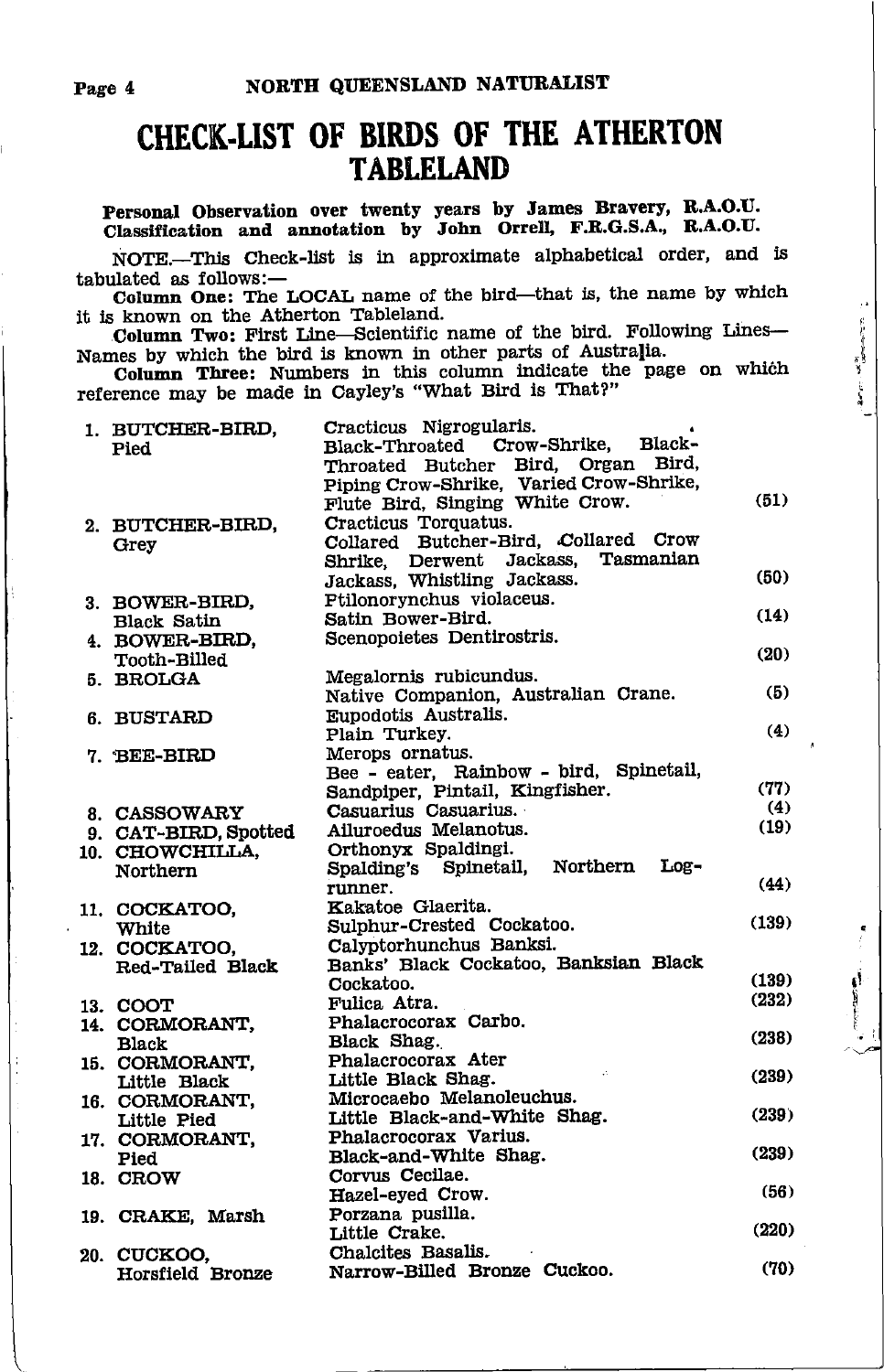#### Page 5 NORTH QUEENSLAND NATURALIST

| 21. CUCKOO,            | Lamprococcyx plagosus.                |      |
|------------------------|---------------------------------------|------|
| Golden Bronze          | Broad-billed Bronze Cuckoo.           | (70) |
| 22. CUCKOO.            | Lamprococcyx Lucidus.                 |      |
| <b>Shining Bronze</b>  |                                       | (70) |
| 23. CUCKOO, Rufous     | Lamprococcyx russatus.                |      |
| <b>Breasted Bronze</b> |                                       | (69) |
| 24. CUCKOO, Oriental   | Cuculus optatus.                      | (75) |
| 25. CUCKOO, Fantail    | Cacomantis Flabelliformis.            |      |
|                        | Ash-coloured Cuckoo, Storm-bird.      | (69) |
| 26. CUCKOO.            | Scythrops Novae Hollandae.            |      |
| Channel-billed         | Fig-Hawk, Hornbill, Toucan,<br>Giant  |      |
|                        | Cuckoo, Storm - Cuckoo,<br>Floodbird. |      |
|                        | Rainbird.                             | (60) |
|                        | (To be continued)                     |      |

### UST OF SNAKES RECORDED FROM CAIRNS **AND HINTERLAND**

Wm. HOSMER\*

Family TYPHLOPIDAE Typhlops proxlmus Waite Typhlops unguirostris Peters Typhlops broomi Boulenger Typhlops torresianus Boulenger Typhlops wledii Peters Typhlops ligatus Peters Family PYTHONIDAE Morella argus variegata Gray Asptdites melanocephalus melanocephalus (Krefft) Liasis amethistinus kinghorni Stull Liasis childreni Gray Liasls fuscus fuscus Peters Famlly COLUBRIDAE Sub-family Acrochordinae-Acrochordus granulatus granulatus (Schneider) Sub-family Colubrinae-Natrix mairii mairii (Gray) Stegonotus modestus (Schlegel) Stegonotus plumbeus (Macleay) Ahaetulla punctulata punctulata (GraY) Sub-family Boiginae-Boiga fusca (Gray) Bolga lrregularis irregglaris (Merrem) Sub-family Homalopsinae-Enhydris polylepis Flscher Family HYDROPHIIDAE Laticauda colubrina (Schneider) Hydrophis elegans (<mark>Gray)</mark><br>Hydrophis ornatus ocellatus Gray Acalyptophis peronii (Dumeril) Lapemis hardwickil Gray Astrotia stokesii (Gray) Pelamis platurus (Linnaeus) Family ELAPIDAE Aspldomorphus harriettae (Krcfft) Aspidomorphus diadema (Schlegel) Demansia psammophis psammophis (Schlegel) Demansia olivacea (Gray) Demansla torquata (Gray) Demansia textilis (Dumeril and Blbron) Demansla nuchalis (Gunther) Pseudechls awtralls (Gray) Pseudechis porphyriacus (Shaw) Denisonia signata (Jan) Denisonia carpentariae (Macleay) Denisonia nlgrostriata (Krefft) Denisonia pallidiceps (Gunther) Gray)<br>
Ahaetulla calligaster calligaster Iloplocephalus bitorquatus (Jan) antarctlcus (Shaw) Brachyurophis campbelli (Kinghorn) Rhinelaps warro (de Vis) Oxyuranus scutellatus (Peters) Vermicella annulata (Gray) Ahaetulla calligaster calligaster Hoplocephalus bitorquation antarcticus<br>  $\alpha$ canthophis antarcticus

The present list of 47 species and sub-species are recorded from the files of the writer's private collection, and from notes compiled from local sources where the specimen has been positively determined.<br>\*University of Melbourne, Victoria.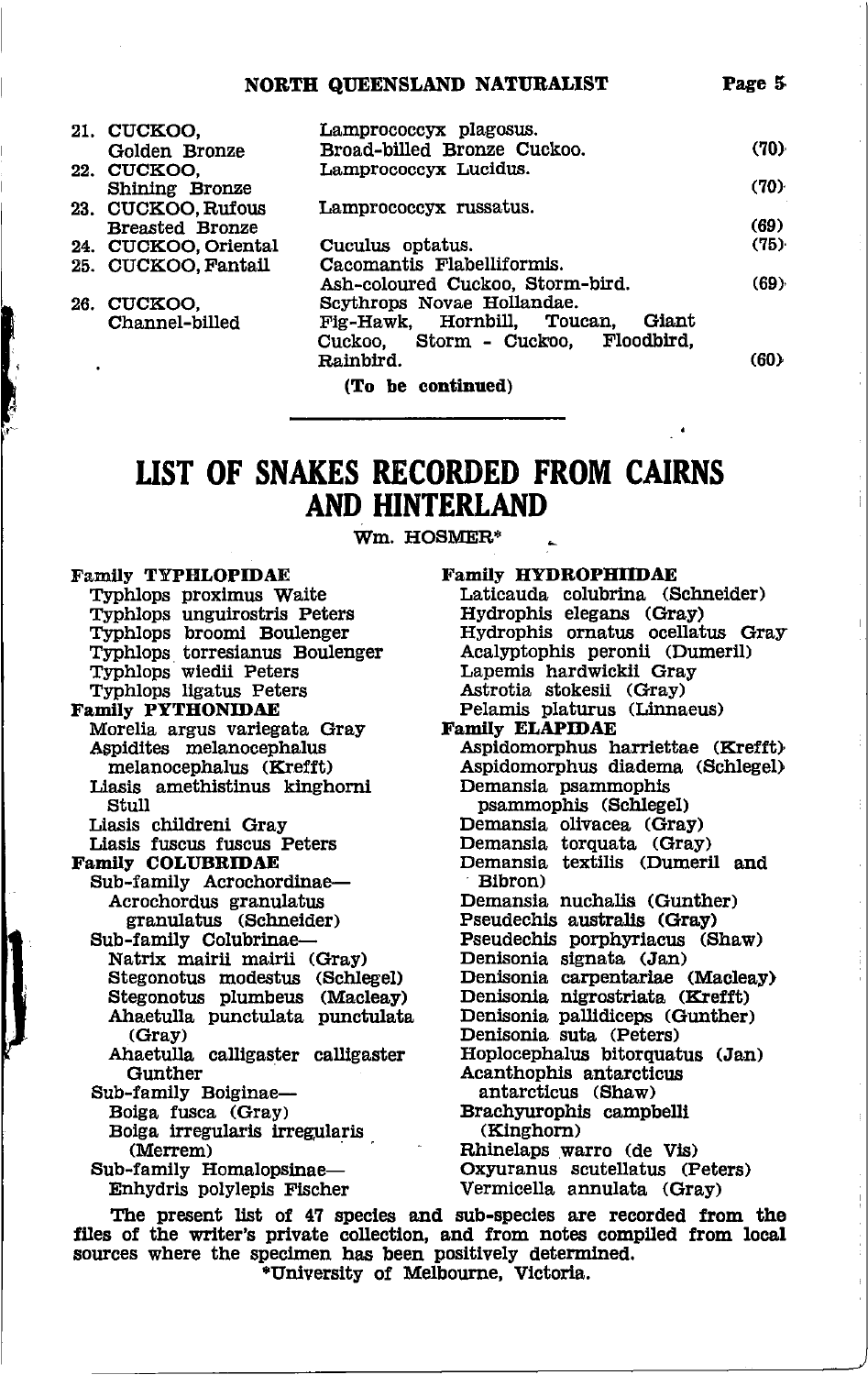NORTH QUEENSLAND NATURALIST

## NOTES ON THE DEATH ADDER

By J. McLOUGHLIN

No doubt most people can relate some strange experiences concerning the humble snake. Casting my mind back about four years, I can recall a very interesting tale concerning a large death adder.

I was about to retire one Saturday night after visiting the local movie The above the state of a good night's sleep were interrupted<br>theatre, when my pleasant thoughts of a good night's sleep were interrupted<br>by a loud knock on the front door. Wondering who could be calling at this<br>late hour,

lad of about 10 years of age.

"G'night, mister. You the snake bloke?" he queried. "Well-er-yes, I suppose you might call me that," I replied, somewhat

taken aback by his unorthodox introduction. "Good! Here's a snake," the youngster returned solemnly, holding out

Now I might mention that the bag was of about four pounds capacity a bulging paper bag.

and in rather bad shape. Definitely not the sort of thing one would place any variety of wild life in and expect it to stop there. However, I invited the lad in and proceeded to open the bag. I was more than a little surprised when a little surprised when a little When I later measured it, I found it to be 2 feet 4<sup>3</sup> inches in length.

I motioned toward the snake and the paper bag. "Do you often do this

sort of thing?" I asked.

"Oh, no!" he replied. "Mum would have a fit if she knew!" . He then took his leave, my warning about handling death adders so nonchalantly having little effect. His story concerning the capture was that he had seen the snake on the road while on his way home from the pictures. He then found a short stick, and after eating his few remaining

grapes, he pushed the sluggish reptile into the now empty paper bag. I kept the snake for three weeks before I was able to entice it to eat I Kept the shake for three weeks before it was able to entitle it to eat

About six o'clock one evening, which is the time death adders normally a description.

move from hiding in search of food, I placed a large striped skink lizard<br>in the glass case housing the snake. For a few minutes the lizard rushed<br>in the glass case housing the snake. For a few minutes the lizard In the grass case moments one or some means of escape. Finding none it soon quietened down and began exploring its new surroundings. Now I must quietened down and began exploring its new surroundings. Now I must quietened down and began exploring its new surroundings. Now I must holivation was an extreme and the same that the end of its nose and the body in a semi-circular position, with just the end of its nose and the tip of its tail visible above the sand

Soon I was surprised to see the lizard walking very warily in the snake's direction. Looking at the latter, I noticed that it had slowly moved its tail about 1<sup>3</sup> inches from its nose, and that the yellow coloured tip of the tail was convulsing slightly, giving the appearance of a worm in great

The lizard had by now stopped about one inch from the now desperately distress.

Throwing caution to the wind the lizard made a dash at its prey. With convulsing "worm." a flurry of sand the adder struck, its short but very efficient fangs entering a nurry or sand the aquer struct, its short put very ennounced time, all that just below the surprised lizard's head. In five minutes' time, all that remained of the once inquisitive lizard was a very full and contented look on the face of one death adder.

Page 6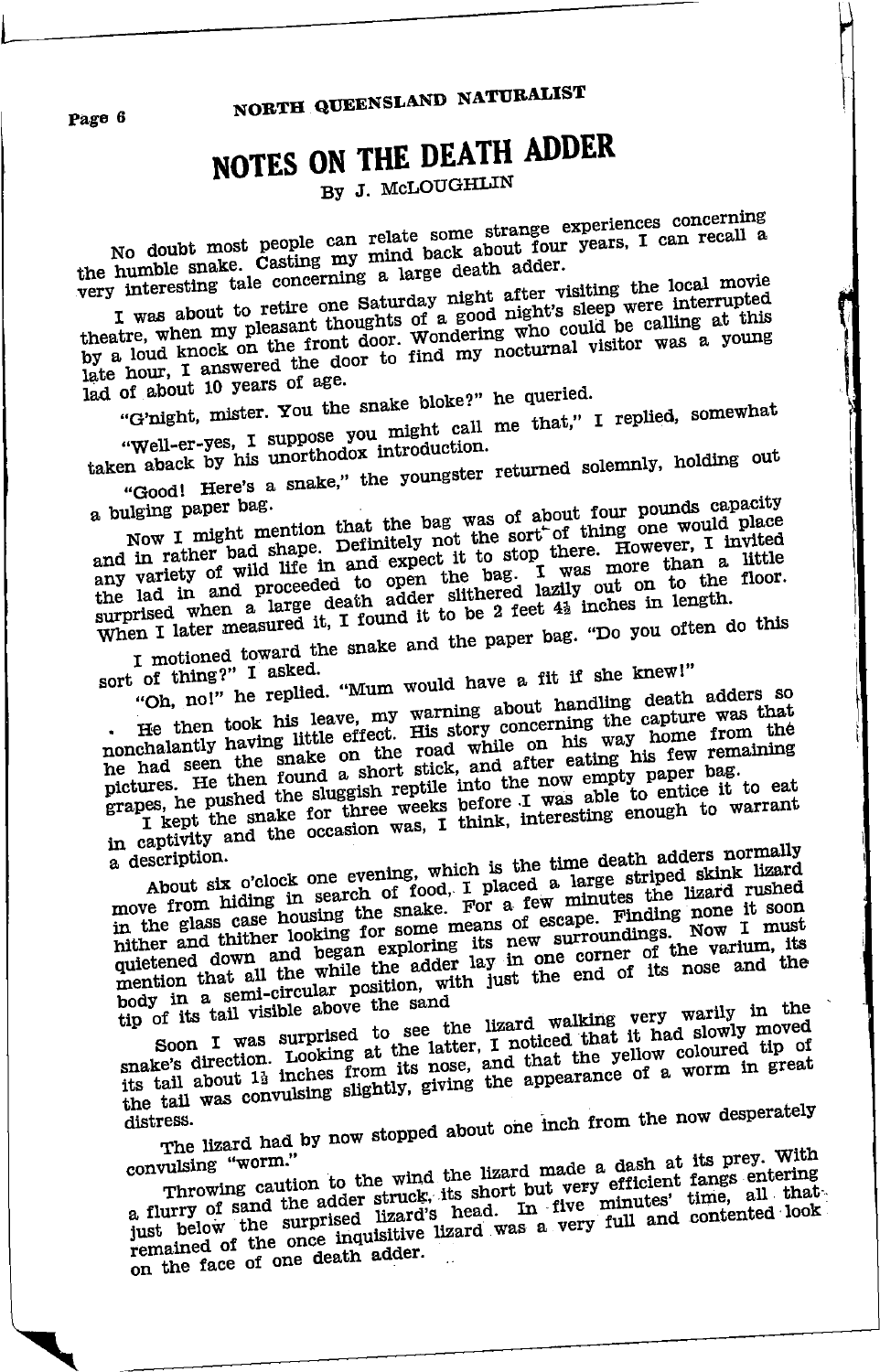,-

### THE OUEENSLAND GIRDLE SNAKE

[RHINELAPS WARRA (DE VIS)]

A rare snake found only within a radius of 20 miles of the Mareeba<br>area of North Queensland at an elevation of from 2000 feet to 2500 feet,<br>and, as far as the author is aware, only four specimens exist in collectors'<br>hands

nands, the author having two of these. Undoubtedly others have been seen<br>or killed from time to time without having been identified.<br>This snake, known by the vernacular name of Queensland Girdle Snake<br>and the technical nam habits, living mostly under soft soil where it burrows and spends most of its time. Its food consists of small insects, worms, etc.

COLOURATION: The colour is light reddish brown above, being darkest on the mid-dorsal line, varying to pinkish brown on sides, and yellowish brown on the ventral surfaces. There is a dark black mark on the neck seven scales wide, the head is also light black from the snout to the mid Parietal with a gap of approximately 5mm. between the two marks.<br>SCALATION: The ventral scales number 146, sub caudels 20, all being

paired, anal scale divided, scales around body number 15 at the largest diameter, all scales having darker edges giving the impression of a retriculate pattern, temporal scales, four. The eye being 1 mm. in diameter same distance from mouth.

**DEFINITION:** This snake, being poisonous but not deadly, has fangs one mm. in length with an inter-fang measurement of two m.m. With such small fangs and such a small quantity of venom this snake can be considered as being harmless.<br>Both specimens in the author's collection are 136 mm. in length with

the tail being 14 mm. long in each case, a very short tail being approximately one-tenth of the length of the snake.

VINCENT M. REILLY

### CIUB'S ACTIVITIES

Since our last Annual General Meeting, all members have taken a

keener interest, and the various sub-committees are functioning well.<br>The financial position of the Club is at present sound, due mainly to the untiring efforts of our Secretary-Treasurer, Mr. John Orell, who has The financial position of the Club is at present sound, due mainly to<br>the untiring efforts of our Secretary-Treasurer, Mr. John Orell, who has<br>been writing a weekly article for publication in the Cairns Post, and, of<br>cours

\_\_ Our Prosldent, 1\[r. A. A, Read, was finally induced to accept a small allowance as a "token" payment for unavoidable expenses iricurred by virtue of his offlce.

The President, at a general meeting, presented our Secretary, Mr. John Orell, with the Thompson Foundation Memorial Medal, on behalf of the Orell, with the Thompson Foundation Memorial Medal, on behalf of the Geographical Society. Only two such medals have ever come to North Queensland, and each has been awarded to a club menber. The first was a posthumous award to the late Dr. Flecker.<br>Special thanks must be given to our Librarian, Mr. Eric Fielder, who

has done a magnificent job in cataloging our many books and periodicals, according to the Dewey system.

according to the Dewey system. distinguished naturalist from overseas, Dr. J. von Frankenberg, of Hanover, who gave a most colourful and informative address to members. By judicious use of colour transparencies, he displayed some very fine exhibits